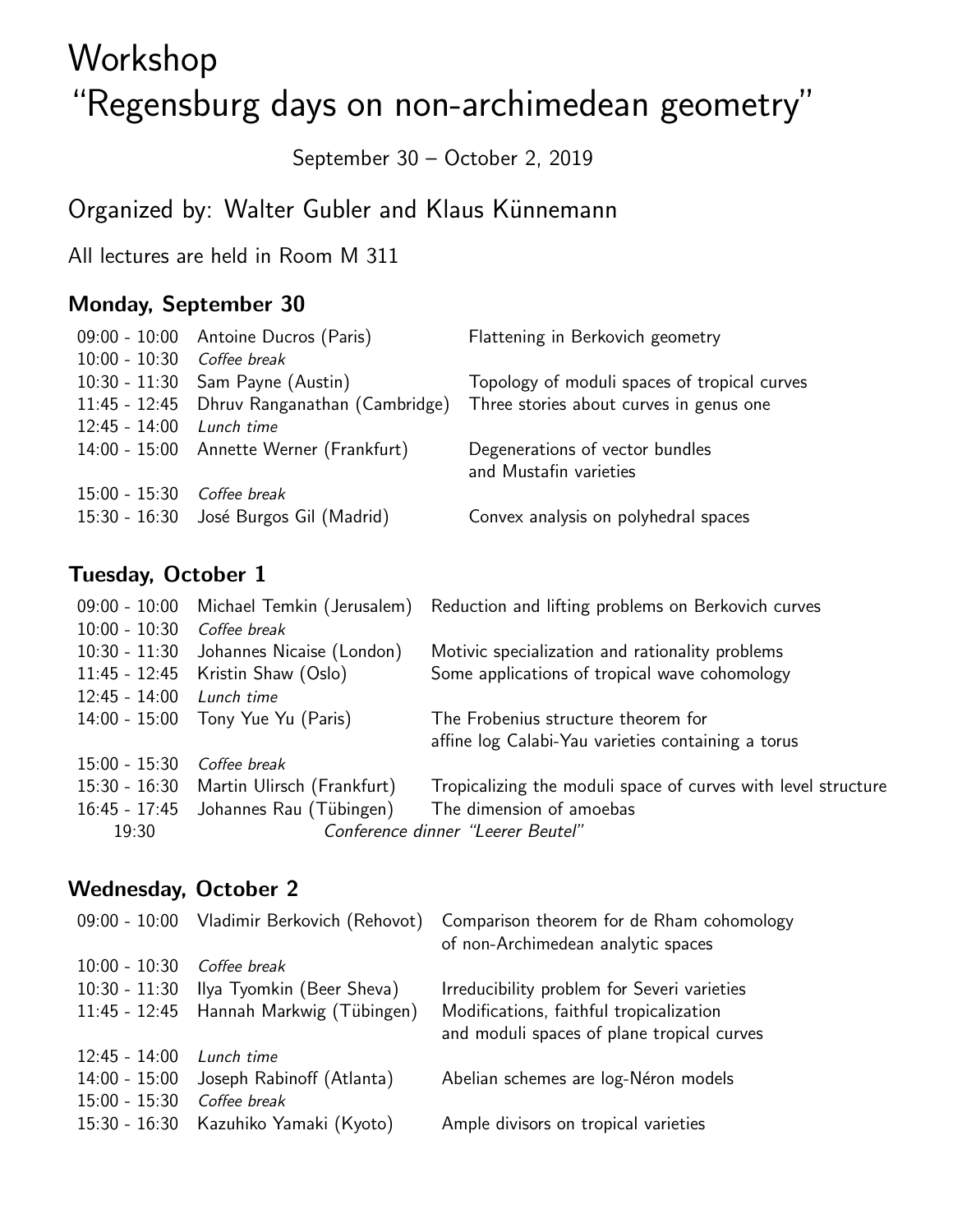# Abstracts

Vladimir Berkovich: Comparison theorem for de Rham cohomology of non-Archimedean analytic spaces

In a work in progress, I defined integral "etale cohomology" groups for certain non-Archimedean analytic spaces over the field of Laurent power series with complex coefficients. They are finitely generated abelian groups that give rise to the l-adic etale cohomology groups and the de Rham cohomology groups of such a space X. The latter comparison isomorphism depends on the choice of a uniformizing element of the power series ring or, equivalently, on the choice of a universal covering of the punctured complex plane. One of the reasons for this is that the construction of the integral etale cohomology groups depends on such a choice. In this talk Ill give a description of the comparison result in the form an isomorphism between two local systems on a "classifying space" of universal coverings of the punctured complex plane. The first one is a complexified local system of the integral etale cohomology groups of X, and the second one is the local system of horizontal sections of a vector bundle with an integrable connection associated to the de Rham cohomology groups of X.

#### Jose Ignacio Burgos Gil: Convex analysis on polyhedral spaces

Convex functions have many good properties. For instance, if a sequence of convex functions converge pointwise in a dense subset of an open subset U, then they converge in the whole U and the convergence is uniform on each compact subset of U. In this talk we will propose various notions of convexity on balanced quasi-embedded polyhedral spaces (to be defined during the talk) and show that they share the strong continuity properties of classical convex functions. We will also discuss the existence of Monge Ampere type measures for such functions.As an application of the theory we show that any semipositive toroidal b-divisor on an algebraic variety is integrable.This is join work in progress with A. Botero and M. Sombra.

#### Antoine Ducros: Flattening in Berkovich geometry

In a famous paper, Raynaud and Gruson have developped flattening techniques for coherent sheaves in scheme theory. I will present analogous results in the Berkovich setting and explain what kind of problems have to be overcome to adapt Raynaud and Gruson's methods in this realm.

Hannah Markwig: Modifications, faithful tropicalization and moduli spaces of plane tropical curves

Tropical geometry can be viewed as an efficient degeneration technique in algebraic geometry, with important applications for instance in enumerative geometry. To make good use of it, it can be necessary to focus on faithful tropicalizations. Modifications provide a concrete tool to construct faithful tropicalizations. We discuss the use and effect of modifications in the case of curves of genus one, two and three. This talk is based on joint work with Maria Angelica Cueto and with Marvin Hahn, Yue Ren and Ilya Tyomkin.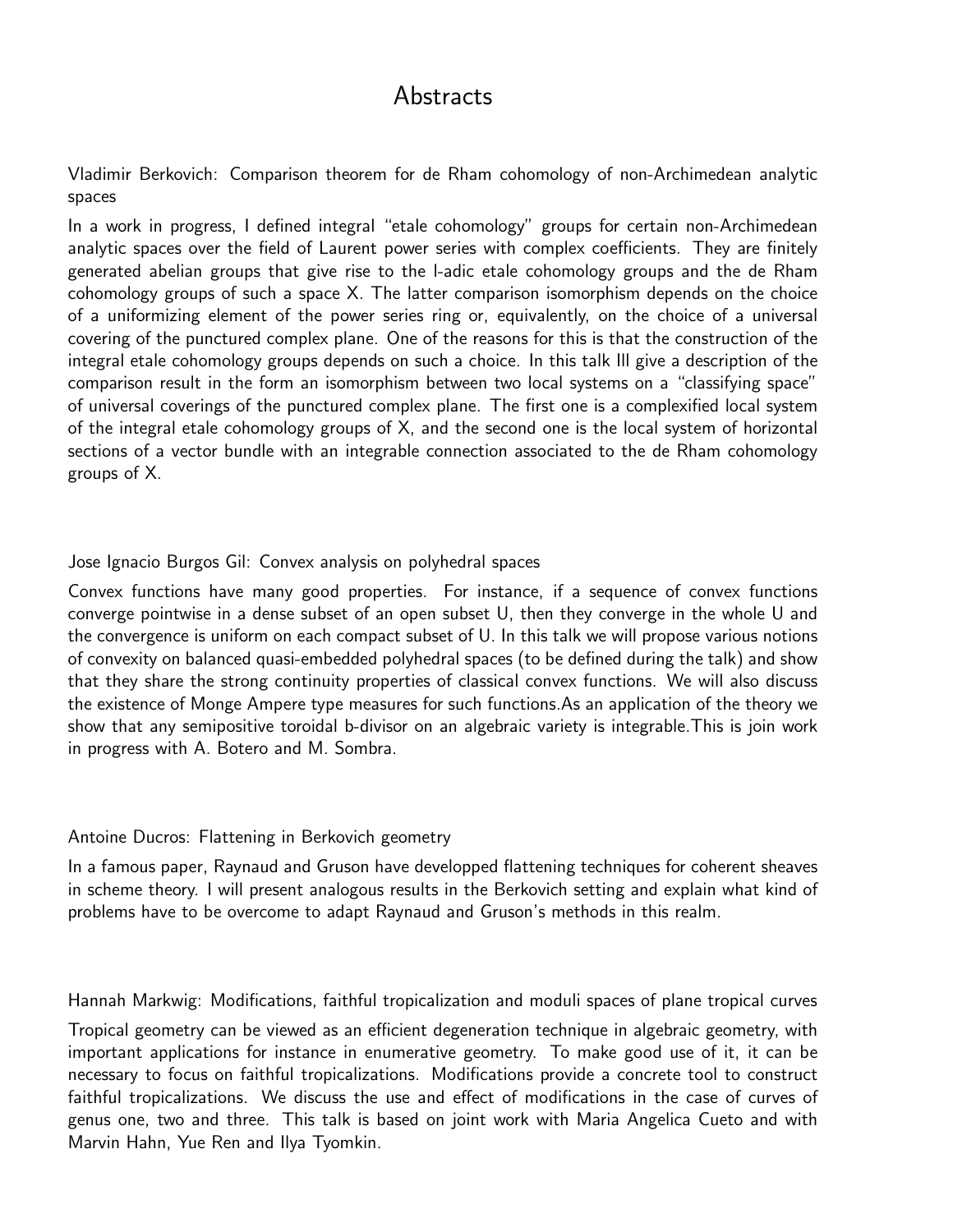Johannes Nicaise: Motivic specialization and rationality problems

I will discuss an ongoing project with John Christian Ottem to find new examples of stably irrational hypersurfaces by combining the specialization results obtained with Evgeny Shinder with tropical compactification techniques. The guiding example will be the quartic fivefold.

#### Sam Payne: Topology of moduli spaces of tropical curves

I will discuss the topology of moduli spaces of stable tropical curves of volume 1, and present results on rational homology, from joint work with Chan, Faber, and Galatius, and some recent first steps toward understanding integral homology, from joint work with Allcock and Corey, in which we also show that these spaces are simply connected.

#### Joseph Rabinoff: Abelian schemes are log-Néron models

We will use non-Archimedean geometry in the style of Berkovich and Bosch–Ltkebohmert to prove that abelian schemes satisfy a Nron mapping property with respect to log smooth schemes.

#### Dhruv Raganathan: Three stories about curves in genus one

In the early days of tropical geometry, Speyer identified a beautiful and subtle combinatorial condition that distinguished tropical elliptic space curves from arbitrary balanced genus one graphs. Just before this, Vakil and Zinger had given a very explicit desingularization of the moduli space of elliptic curves in projective space, with remarkable applications. Just after this, Smyth constructed new compactifications of moduli spaces of pointed elliptic curves, using worse-than-nodal singularities, as part of the Hasset-Keel program. A decade on, we understand these three results as part of a single story involving logarithmic structures, their tropicalizations, and elliptic singularities. I will discuss this picture and how the unified framework extends all three results, and leads to new calculations in Gromov-Witten theory. These are joint projects with Luca Battistella, Yoav Len, Navid Nabijou, Keli Santos-Parker, and Jonathan Wise.

#### Johannes Rau: The dimension of amoebas

Amoebas  $A(X)$  are images of algebraic varieties X in logarithmic coordinates and were introduced by Gelfand, Kapranov, Zelevinsky in their study of discriminants. From a "tropical" point of view, they appear as intermediate objects during the process of passing from the classical algebraic geometry to the piece-wise linear, combinatorial world of tropical geometry. However, basic properties of amoebas, even their dimensions, are not well-understood. In my talk, I will review some results and present a new formula computing  $dim(A(X))$ , settling a conjecture by Nisse and Sottile. As a corollary, this formula implies that the amoeba dimension only depends on the tropicalization/Bergman fan of  $X$ . This is joint work with Jan Draisma et Chi Ho Yuen.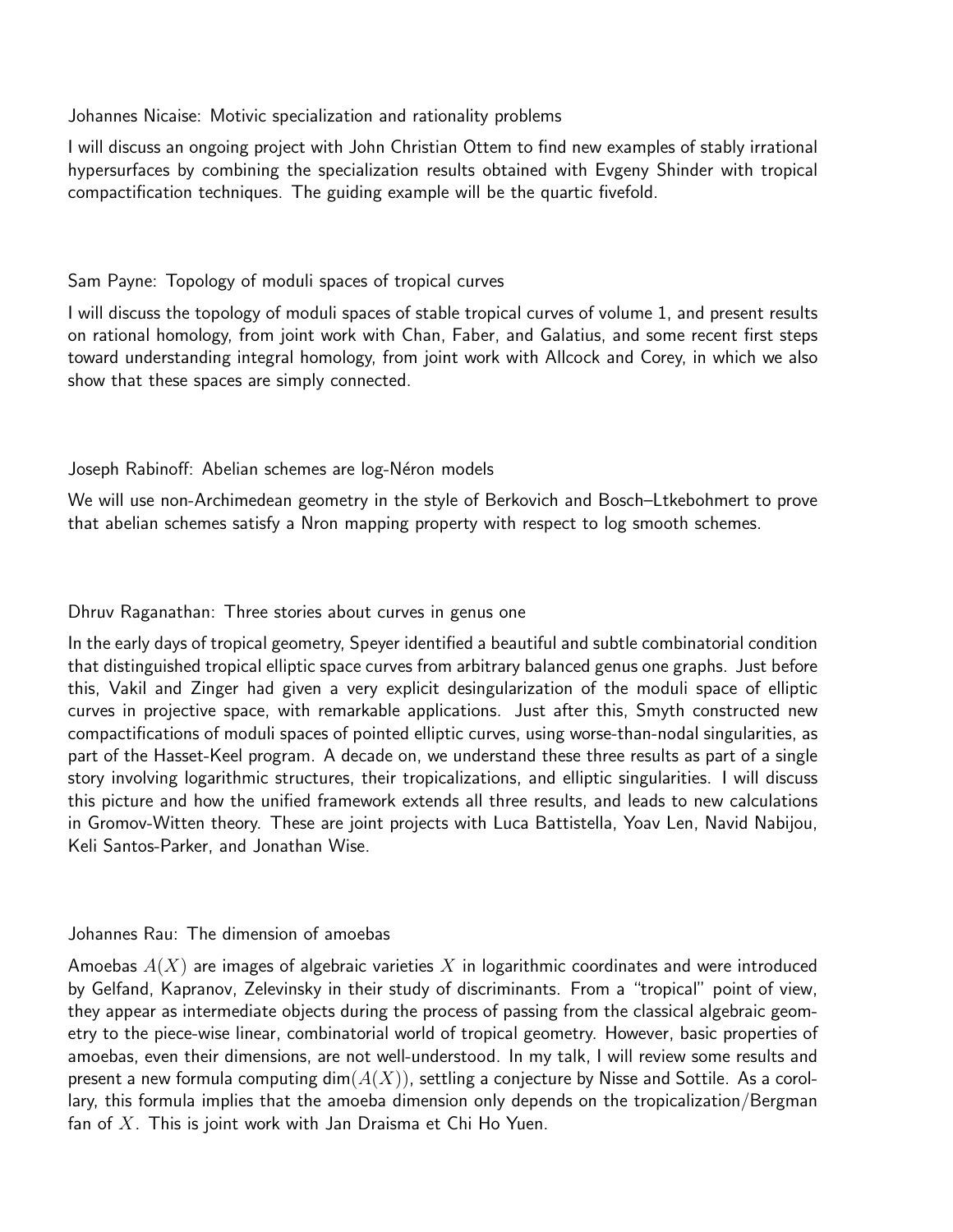Kristin Shaw: Some applications of tropical wave cohomology

This talk will survey three uses of the so-called wave cohomology in tropical geometry. These The first application is to combinatorics and the counting of faces of tropical varieties, in particular tropical linear spaces. The second applications is the detection of tropical algebraic cycles. Lastly, we look at the wave cohomology groups with coefficients in  $Z/2Z$  and their relation to Viros patchworking technique to construct real algebraic varieties with prescribed topology.

This talk contains joint work with Barbara Bolognese, Lars Kastner, Philipp Jell, Johannes Rau, Arthur Renaudineau, and Anna-Lena Winz.

Michael Temkin: Reduction and lifting problems on Berkovich curves

The classical theory based on stable reduction theorem associates to any nice non-archimedean curve X over an algebraically closed non-archimedean field  $K$  a metric subgraph called skeleton and a reduction curve over the residue field  $k$ . These objects are unique up to easily described modifications, and in fact they are the only invariants of tropical and  $k$ -algebraic nature one may associate to  $X$ .

One may wonder if an analogous reduction theory exists for more involved objects, such as morphisms of curves  $f: Y \to X$  or a curve X with a differential form w. It turns out that a straightforward approach based on simultaneous semistable reduction theorem or a naive reduction of  $w$  is in general not satisfactory (though it works fine when f is tame). This happens because there exist additional tropical invariants, such as the different and residue functions.

In this talk, I will describe these combinatorial invariants, introduce associated reduction over  $k$ , and will explain how lifting theorems indicate that the new invariants form a complete set in the following two cases:

(1) a wild  $f:Y\to X$  with local degrees not divisible by  $p^2$   $(j/w$  U. Brezner),

(2) a pair  $(X, w)$  when the residue filed k is of characteristic 0  $(j/w$ . I. Tyomkin)

Ilya Tyomkin: Irreducibility problem for Severi varieties

Severi varieties parameterize reduced irreducible curves of given geometric genus in a given linear system on an algebraic surface. The first irreducibility result for Severi varieties was established in 1986 and is due to Harris, who considered the classical case of planar curves in characteristic zero. Few more irreducibility results have been obtained since then but none of the known approaches is applicable in positive characteristic. In my talk Ill present the state of the art in the irreducibility problem, and discuss a new tropical approach which works also in the case of positive characteristic. The talk is based on a joint work with Karl Christ and Xiang He.